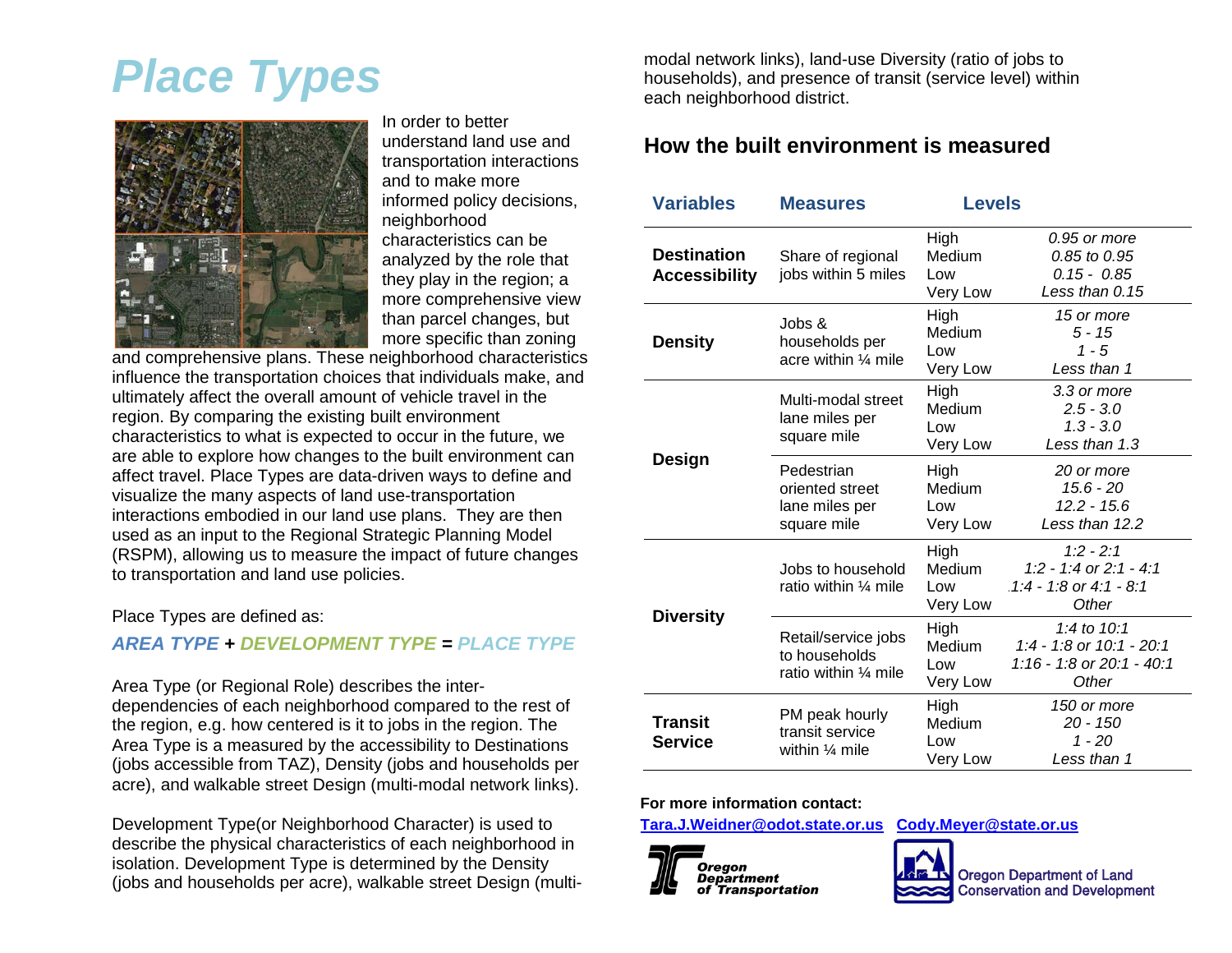

# **Regional Center**

- High densities of housing and employment
- Region's center of employment
- Street design and transit-supportive densities expand access to jobs in denser core area



# **Close in Community**

- Medium densities of housing and employment
- Located adjacent and with good access to the region's employment center
- Lower densities decrease multi-modal access to jobs



### **Suburban/Town**

- Lower densities of jobs and/or housing
- Lower accessibility to regional jobs
- Lower densities decrease multi-modal access to jobs

# **Low Density/Rural**

- Very low densities of jobs and housing
- Very low accessibility to jobs and services
- Generally outside of UGB or undeveloped areas within UGB
- Auto dependent transportation, due to low densities of jobs and services

# *Area Type Regional Role*

Area Type is used to describe the role of each neighborhood district compared to the rest of the region, e.g. how centered is a district to jobs in the region. Area Type is primarily determined by the destination accessibility and, density, and job accessibility in areas of high levels of street design.

Area Type is measured by:

#### **Destination Accessibility**

• How accessible are the region's employment centers to each location?

#### **Density**

- How concentrated are the activities (jobs and households) in each location?
- Do densities support a multimodal transportation system?

#### **Design**

- What modes of transportation does the street system support (e.g. auto, bike, ped)?
- How well connected is the street network?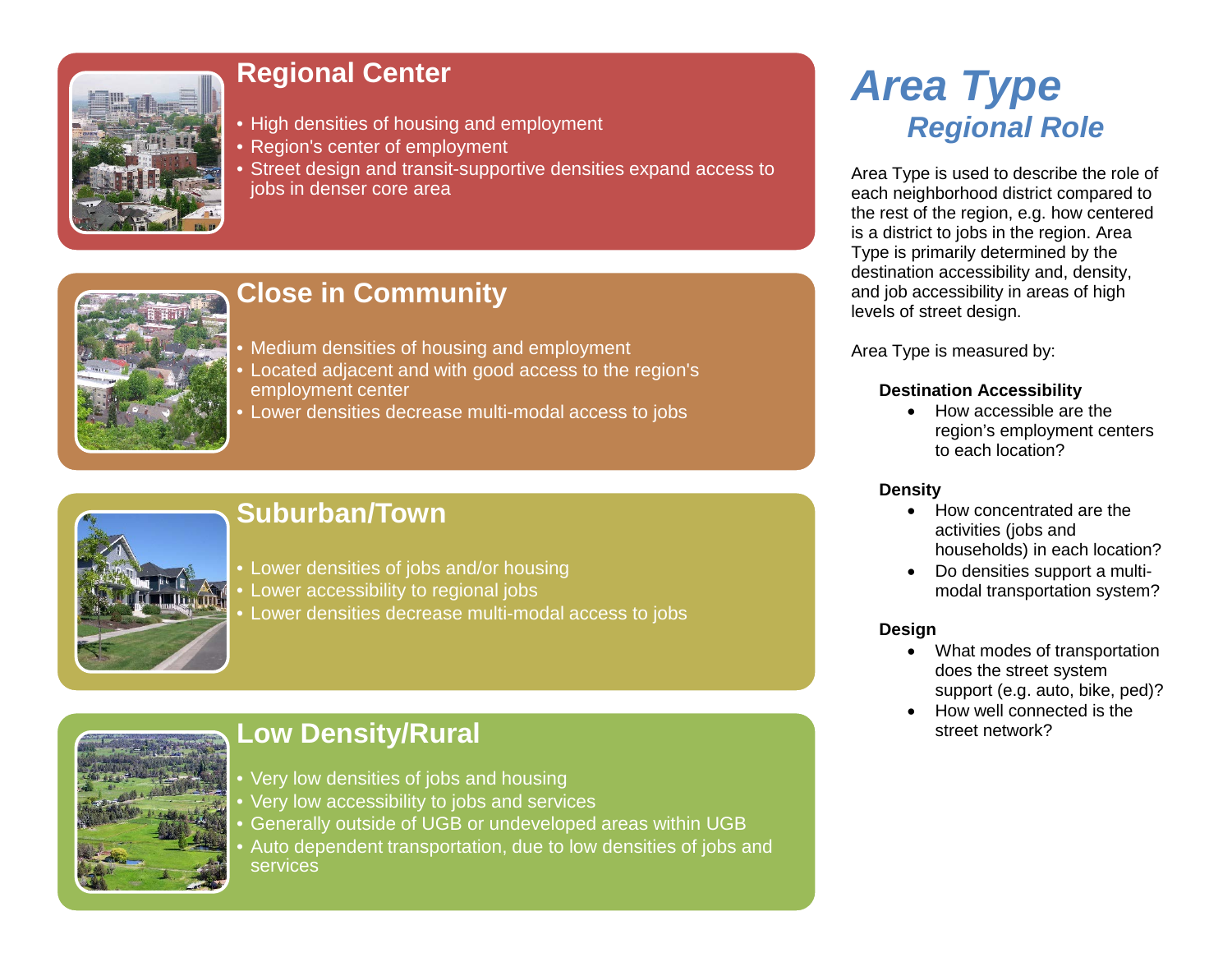# *Area Type Regional Role*

### *REGIONAL CENTER | CLOSE IN COMMUNITY | SUBURBAN/TOWN | LOW DENSITY/RURAL*

Area Type measures the interdependencies that each neighborhood fills in comparison to the rest of the region, e.g. where are the bulk of the jobs for area residents, how close is a neighborhood to the downtown of a region. The Area Type of a location is measured by the accessibility of Destinations (jobs accessible from each location), activity Density (jobs and households per acre), and street Design (multi-modal transportation network) of each neighborhood.

### **Area Types are defined using information about the built environment**

|               |                                             | <b>Destination Accessibility</b> |                                     |               |                    |  |
|---------------|---------------------------------------------|----------------------------------|-------------------------------------|---------------|--------------------|--|
|               |                                             | <b>High</b>                      | <b>Med</b>                          | Low           | <b>Very</b><br>Low |  |
|               | <b>High</b>                                 | <b>Regional</b><br><b>Center</b> | <b>Close in</b><br><b>Community</b> |               |                    |  |
| <b>Design</b> | <b>Med</b>                                  |                                  |                                     | Suburban/Town |                    |  |
|               | Low<br><b>Very Low</b>                      |                                  |                                     |               |                    |  |
| Density       | <b>Very Low</b><br><b>Low Density/Rural</b> |                                  |                                     |               |                    |  |

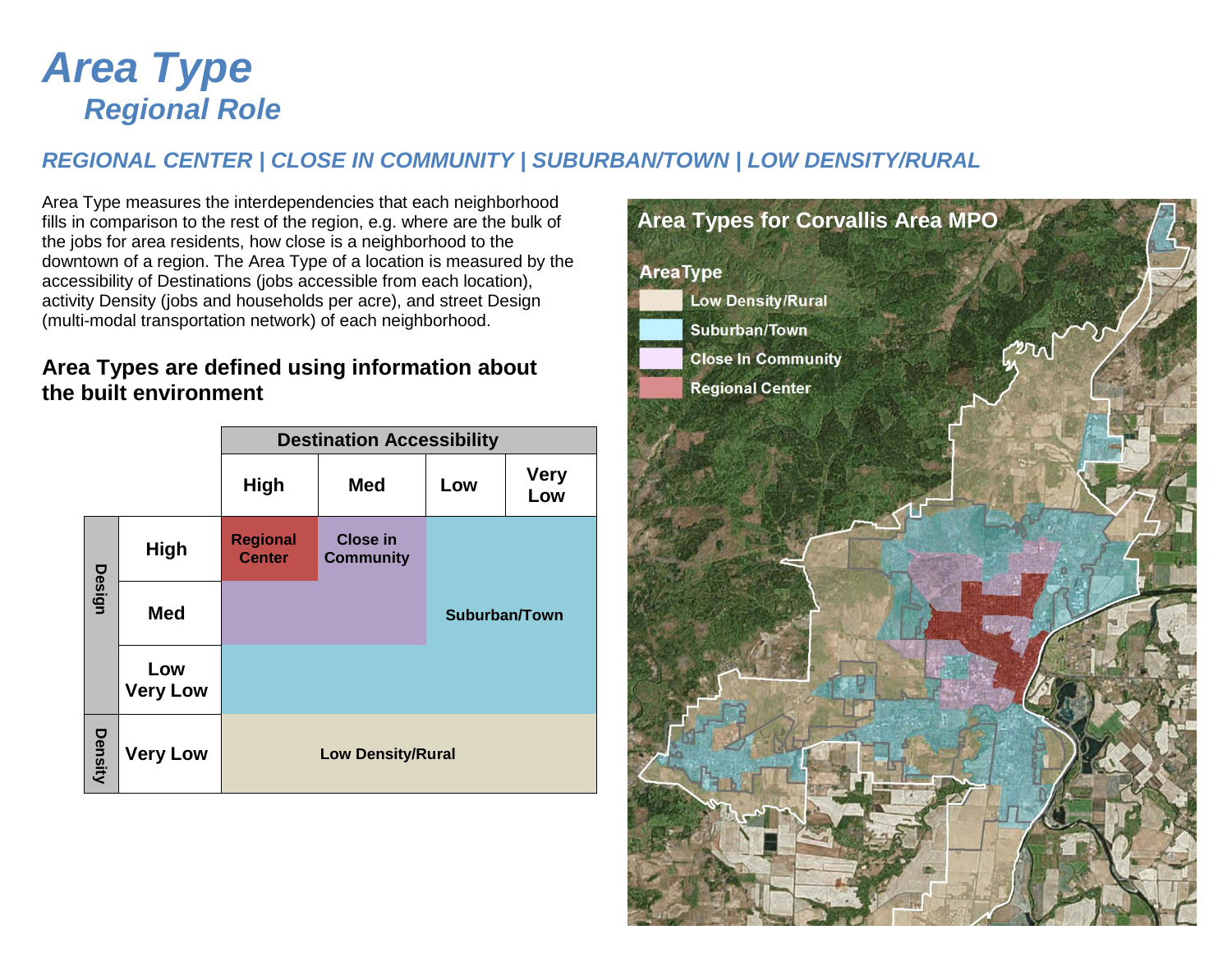

# **Transit Supportive Development**

- High densities of jobs and housing
- High diversity of land uses, with jobs and housing
- Highly accessible multi-modal transportation system
- Frequent transit service (multiple routes) in peak periods



# **Mixed Use/Mixed High**

- Medium to high densities of residential and commercial uses
- High diversity of land use mix, with both jobs and housing • Multimodal transportation network supported by peak period transit service



### **Employment**

• Land use is dominated by commercial or industrial activities • Low diversity of land uses

- Jobs/Housing balance: mostly jobs
- Missing either the density or street design required of mixed use



# **Residential**

- Land use is dominated by housing
- Low diversity of land uses
- Jobs/Housing balance: mostly housing
- Missing either the density or street design required of mixed use



# **Rural/ Low Density**

- Very low densities of housing and jobs
- Very low accessibility to jobs and services
- Generally outside of UGB, or undeveloped areas within UGB
- Auto dependent transportation, due to low activity densities

# *Development Type Neighborhood Character*

Development Type is used to describe more detailed physical characteristics of each neighborhood. The Development Type of a neighborhood is determined by the activity Density, street Design, land use Diversity, and presence of transit service (level of service).

Development Type is measured by:

#### **Density**

- How concentrated are the activities (jobs and households) in each location?
- Are densities sufficient to support a multimodal transportation system?

#### **Design**

- What levels of multi-modal transportation options exist in each location?
- What modes of transportation does the street system support (e.g. auto, bike, ped)?

#### **Diversity**

- Is there a mix of residential and employment uses?
- Does the land use mix provide work, shopping opportunities to residents of the neighborhood, enabling reduced auto use/ownership?

#### **Transit**

- How many transit routes serve this neighborhood and at what frequency during peak periods?
- Does the level of transit enable reductions in auto ownership?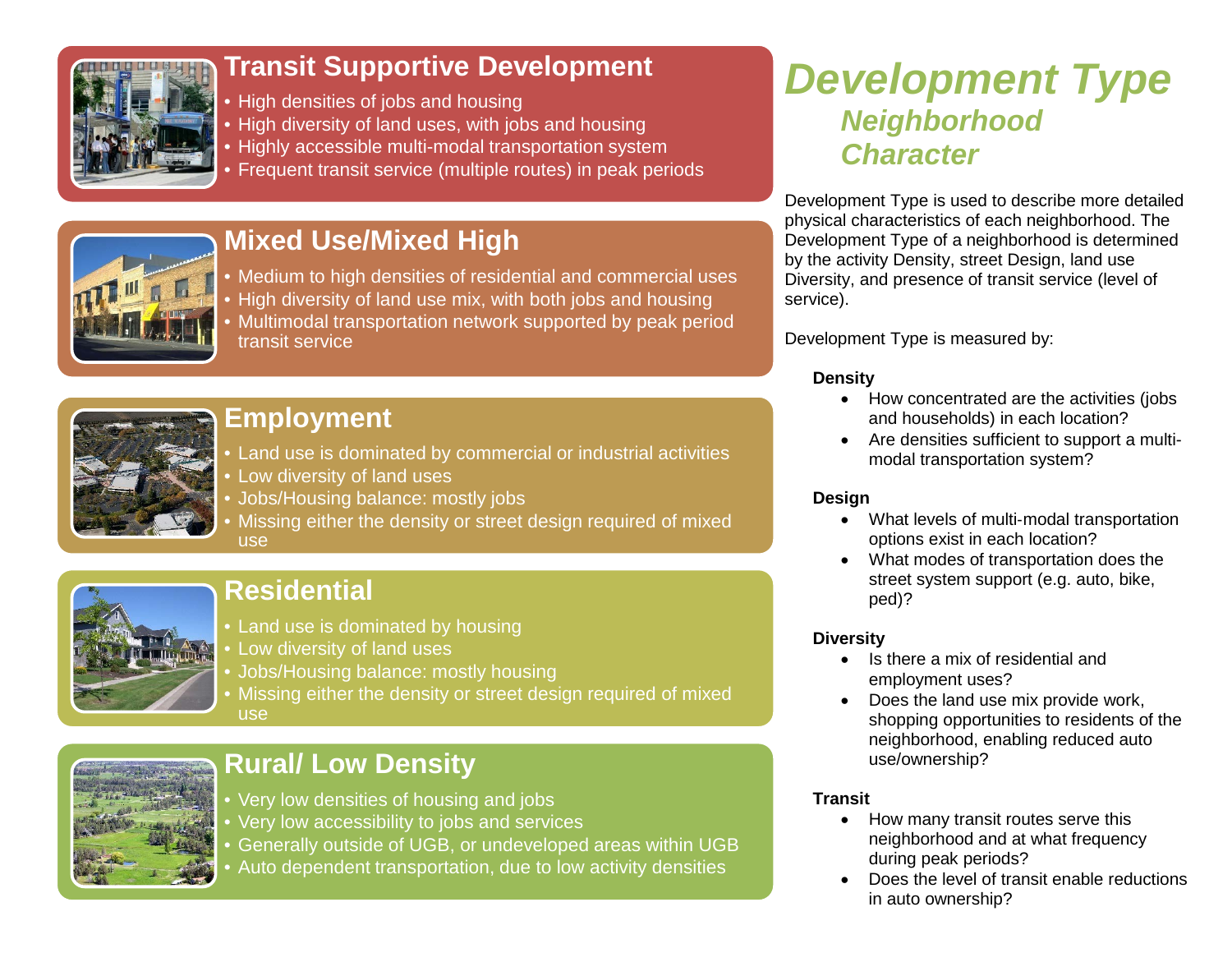# *Development Type Neighborhood Character*

### *MIXED USE | EMPLOYMENT | RESIDENTIAL | TRANSIT SUPPORTED DEVELOPMENT | LOW DENSITY/RURAL*

Development Type is used to describe the physical environment of a neigborhood. The Development Type of a neighborhood is determined by the activity Density (jobs and households per acre), street Design (multi‐ modal network links), land use Diversity (ratio of jobs to households), and the presence of transit service (level of service).

### **Development Types are defined using information about the built environment**

|                   |                                         | <b>Density</b>        | <b>Design</b>                      | <b>Diversity</b>           | <b>Transit</b>                 |
|-------------------|-----------------------------------------|-----------------------|------------------------------------|----------------------------|--------------------------------|
|                   |                                         | # of jobs<br>per acre | Level of<br>street<br>connectivity | Mix of housing<br>and jobs | Level of<br>transit<br>service |
|                   | <b>Transit</b>                          | High                  | High                               | High                       | High                           |
|                   | <b>Supportive</b><br><b>Development</b> | High                  | High                               | Jobs > HH                  | High                           |
| Development Types | <b>Mixed Use</b><br>High<br><b>High</b> |                       | High                               | High                       |                                |
|                   | <b>Mixed Use</b>                        | Medium                | Medium                             | High                       |                                |
|                   | <b>Employment</b>                       | Not Mixed             |                                    | Jobs > HHS                 |                                |
|                   | <b>Residential</b>                      | <b>Not Mixed</b>      |                                    | $HH$ > Jobs                |                                |
|                   | Low Density/<br><b>Rural</b>            | Very Low              |                                    |                            |                                |

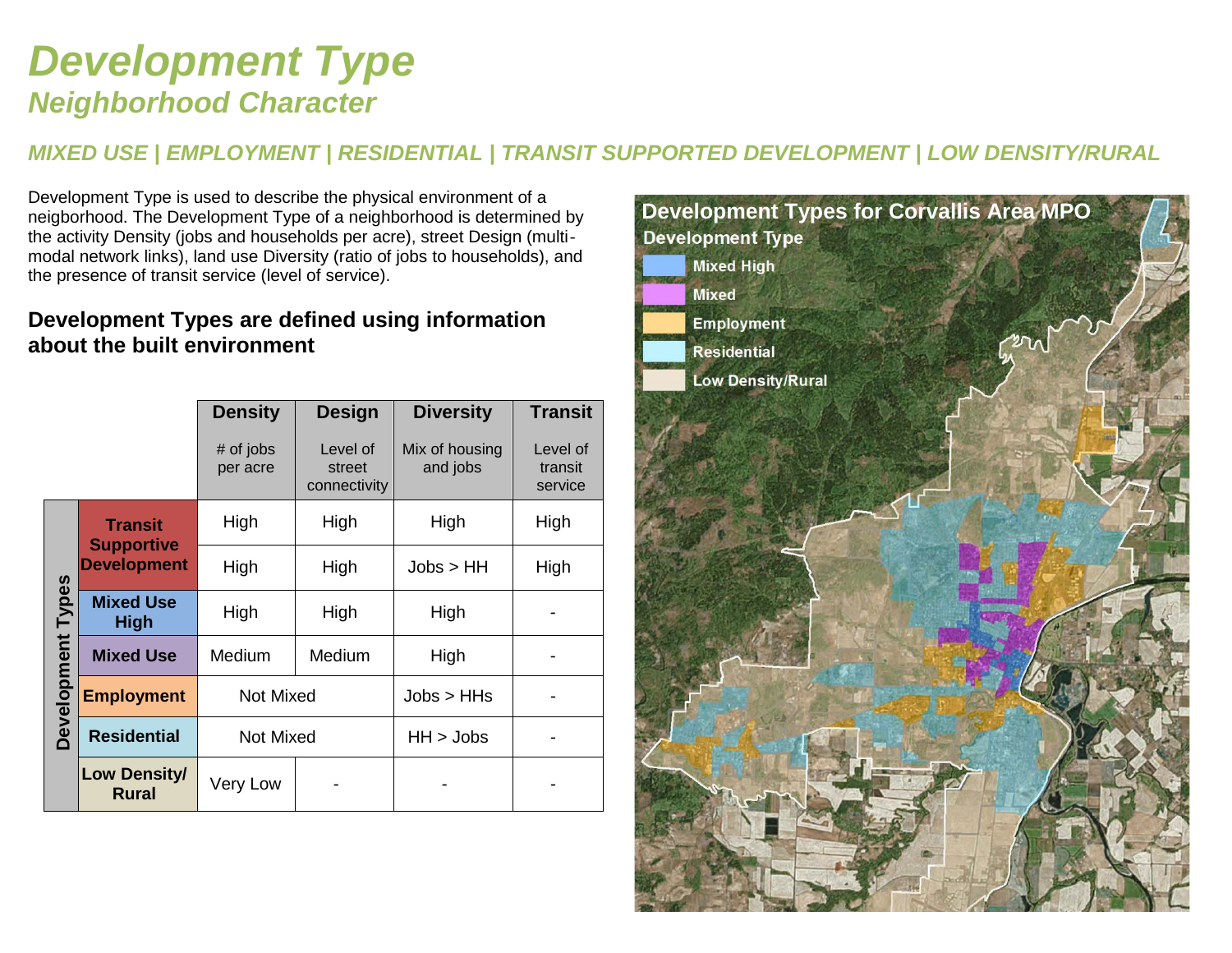# Place Type Logic

**Area Type + Development Type = PLACE TYPE**

|                                                             |                                                | <b>REGIONAL ROLE (Area Type)</b> |                              |                          |                                 |  |  |
|-------------------------------------------------------------|------------------------------------------------|----------------------------------|------------------------------|--------------------------|---------------------------------|--|--|
|                                                             |                                                | <b>Regional</b><br><b>Center</b> | Close In<br><b>Community</b> | Suburban/<br><b>Town</b> | Low<br>Density/<br><b>Rural</b> |  |  |
|                                                             | <b>Transit Supported</b><br><b>Development</b> |                                  |                              |                          |                                 |  |  |
|                                                             | <b>Mixed Use - High</b>                        |                                  |                              |                          |                                 |  |  |
|                                                             | <b>Mixed Use</b>                               |                                  |                              |                          |                                 |  |  |
| <b>NEIGHBORHOOD CHARACTER</b><br>( <i>Development Type)</i> | <b>Employment</b>                              |                                  |                              |                          |                                 |  |  |
|                                                             | <b>Residential</b>                             |                                  |                              |                          |                                 |  |  |
|                                                             | <b>Low Density/</b><br><b>Rural</b>            |                                  |                              |                          |                                 |  |  |

# **4 LAND USE PLACE TYPES**



Low Density/Rural

### **3 NEIGHBORHOOD CHARACTER**  *(Development Type)*

|                                    | <b>Density</b> | <b>Design</b> | <b>Diversity</b> | <b>Transit</b> |
|------------------------------------|----------------|---------------|------------------|----------------|
|                                    | M              | M             | н                |                |
| <b>Mixed Use</b>                   | н              | н             | н                |                |
| <b>Employment</b>                  | Not MIXED      |               | Jobs> HHs        |                |
| <b>Residential</b>                 | Not MIXED      |               | HH>jobs          |                |
| <b>Transit</b><br><b>Supported</b> | н              | н             | н                | н              |
| <b>Development</b>                 | H<br>н         |               | Jobs>HHs         | н              |
| Low Density/<br><b>Rural</b>       | VL             |               |                  |                |

## **1 BUILT ENVIRONMENT VARIABLES**

|                                | <b>Destination</b><br><b>Accessibility</b> | Share of Regional Jobs within 5 miles (ratio)                           | H-M-L-VL |
|--------------------------------|--------------------------------------------|-------------------------------------------------------------------------|----------|
|                                | <b>Density</b>                             | Jobs & Households per acre within 0.25 mile                             | H-M-L-VL |
| Built Environment<br>Variables | <b>Design</b>                              | Multi-modal & Pedestrian-Oriented street<br>density (links per sq mile) | H-M-L-VL |
|                                | <b>Diversity</b>                           | Jobs (total or retail- service) to household ratio,<br>within 0.25 mile | H-M-L-VL |
|                                | <b>Transit</b><br><b>Service Level</b>     | PM Peak hourly transit service within 0.25 mile                         | H-M-L-VL |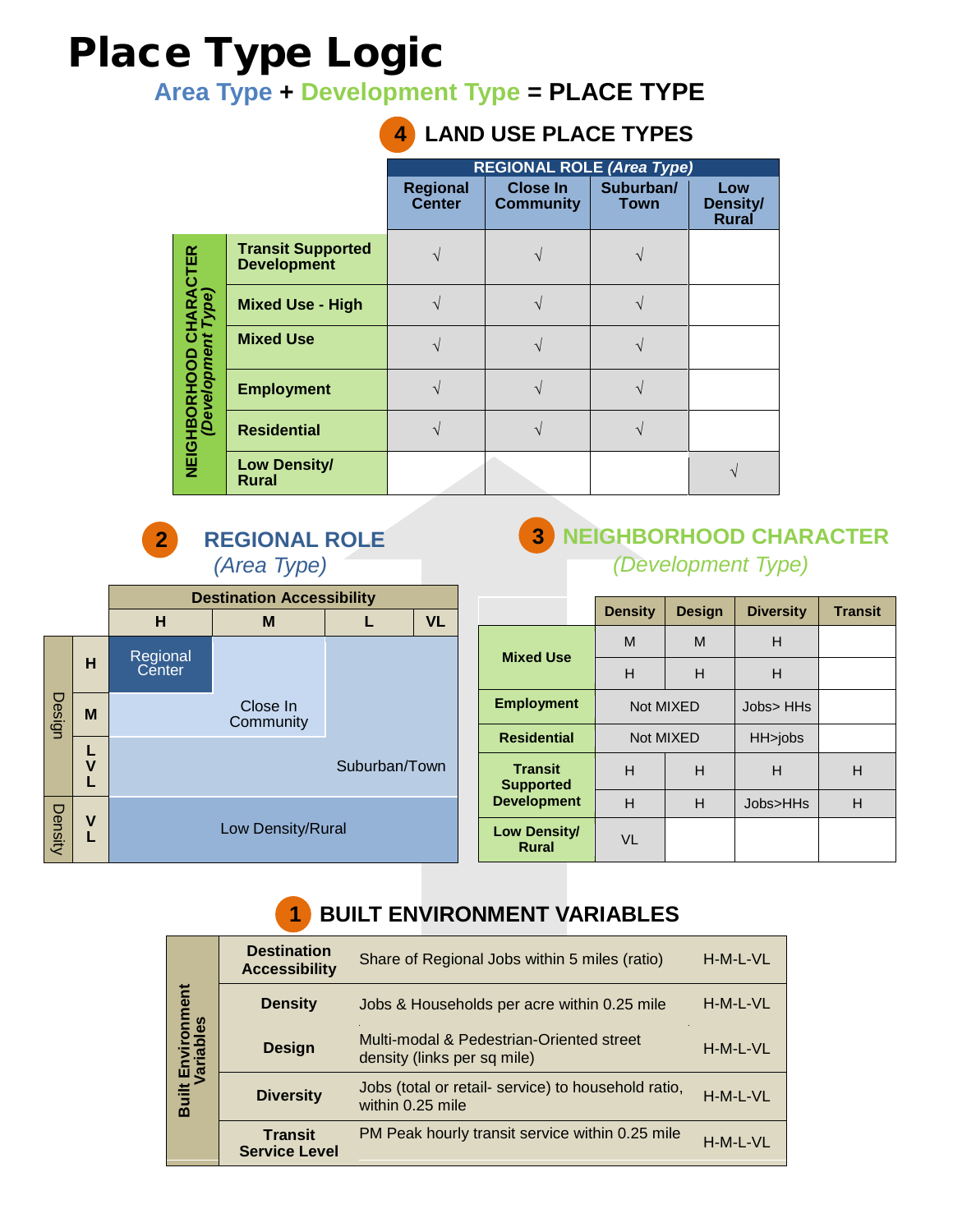### **AREA TYPE + DEVELOPMENT TYPE = PLACE TYPE**

### **REGIONAL ROLE** *(Area Type)*

#### **NEIGHBORHOOD CHARACTER** *(Development Type)*

#### **Built Environment Variables:**

|    | <b>Destination</b><br><b>Accessibility</b>           | <b>Density</b>                                              | <b>Design</b>                                                       |                            | <b>Diversity</b>                                       |                                                                 | <b>Transit</b><br><b>Service</b><br><b>Level</b>                           |
|----|------------------------------------------------------|-------------------------------------------------------------|---------------------------------------------------------------------|----------------------------|--------------------------------------------------------|-----------------------------------------------------------------|----------------------------------------------------------------------------|
|    | Share* of regional<br>jobs within 5<br>miles (ratio) | $Jobs +$<br>households**<br>per acre, within<br>$0.25$ mile | <b>Multi-modal or</b><br><b>density</b> (links per square)<br>mile) | pedestrian-oriented street | $0.25$ mile                                            | Jobs (total or retail- service)<br>to household** ratio, within | <b>PM Peak hourly</b><br>transit service on<br>routes, within 0.25<br>mile |
|    |                                                      |                                                             |                                                                     | Maximum of two measures    |                                                        | Maximum of two measures                                         |                                                                            |
|    | Levels:                                              |                                                             | Multi Modal                                                         | Ped-oriented               | Total                                                  | Retail/Service                                                  |                                                                            |
| Н  | $0.95$ or more                                       | 15 or more                                                  | 3.3 or more                                                         | 20 or more                 | <b>Between</b><br>$\frac{1}{2}$ - 2                    | <b>Between</b><br>$\frac{1}{4}$ - 10                            | 150 or more                                                                |
| M  | 0.85 to 0.95                                         | 5 to 15                                                     | $2.5$ to $3.0$                                                      | 15.6 to 20                 | <b>Between</b><br>$\frac{1}{4}$ - $\frac{1}{2}$ or 2-4 | <b>Between</b><br>$\frac{1}{4}$ - 1/8 or 10-20                  | 20 to 150                                                                  |
| L  | $0.15$ to $0.85$                                     | 1 to $5$                                                    | 1.3 to $3.0$                                                        | 12.2 to 15.6               | <b>Between</b><br>$\frac{1}{4}$ - 1/8 or 4-<br>8       | <b>Between</b><br>$1/16 - 1/8$ or 20-<br>40                     | 1 to $20$                                                                  |
| VL | Less than $0.15$                                     | Less than 1                                                 | Less than<br>1.3                                                    | Less than<br>12.2          | Otherwise                                              | otherwise                                                       | Less than 1                                                                |

#### **Source:**

**All Years**: Travel Model Jobs

| <b>Base: EPA Smart Location</b><br><b>DB (NAVSTREETS)</b><br><b>Future: User Input</b> | <b>All Years: Travel Model</b><br>Households, Group Quarters,<br>Jobs, plus unprotected lands | <b>Base: EPA Smart</b><br>Location DB<br>(GTFS)<br><b>Future: User</b> |
|----------------------------------------------------------------------------------------|-----------------------------------------------------------------------------------------------|------------------------------------------------------------------------|
|                                                                                        |                                                                                               | Input                                                                  |

\* Destination Accessibility shares are calculated relative to the 85th percentile value for the region.

\*\* University Group Quarters converted to households, assuming 2 per household.

Note: Density & Diversity attributes assumed an average of TAZs' within 0.25 miles, measured as centroid-tocentroid distance.

Thresholds set to approximate one standard deviation from the mean value